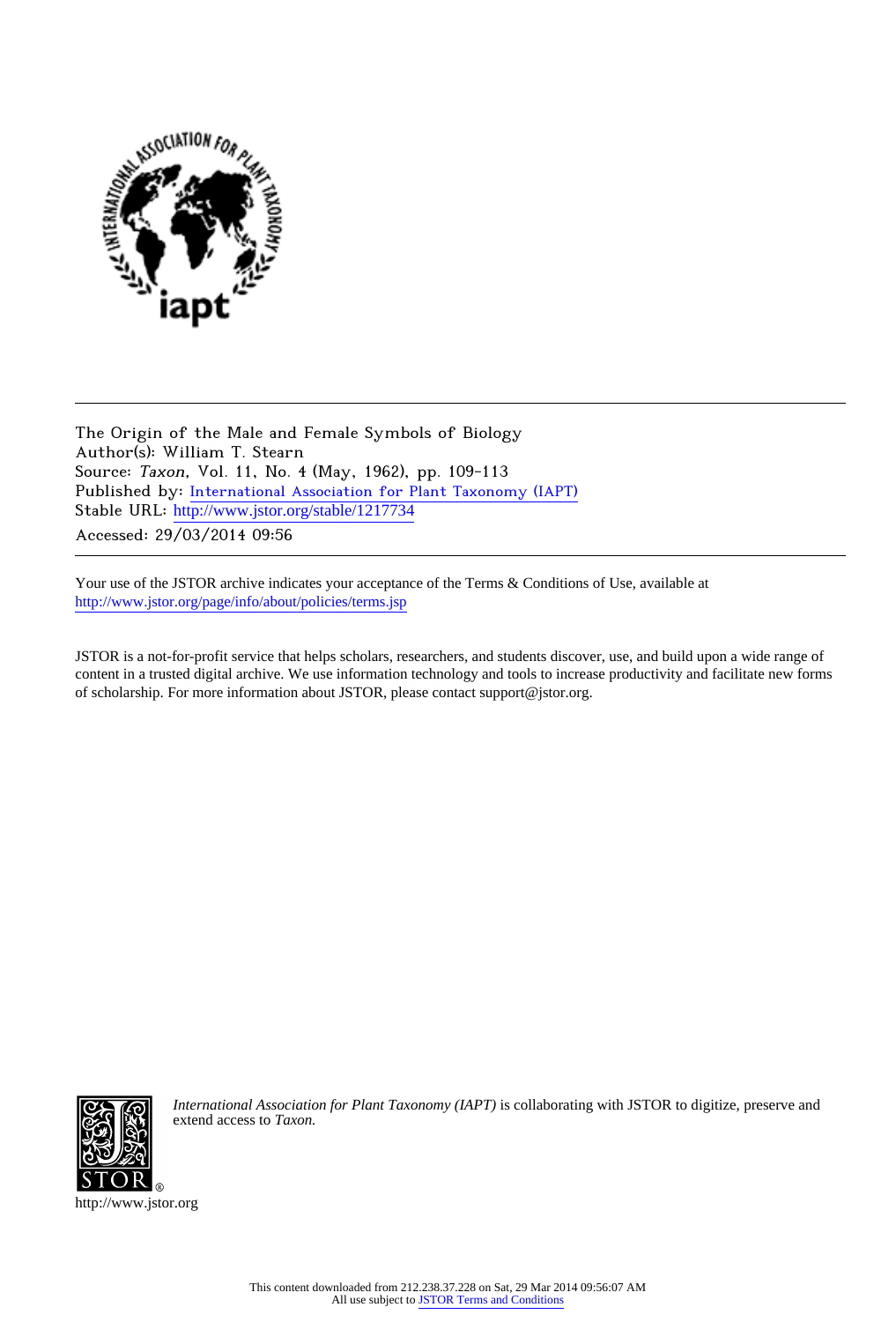

**VOL. XI No. 4** 

**Official News Bulletin of the International Association for Plant Taxonomy. Edited and Published for I.A.P.T. by the International Bureaufor Plant Taxonomy and Nomenclature. 106 Lange Nieuwstraat.Utrecht. Netherlands** 

## **THE ORIGIN OF THE MALE AND FEMALE SYMBOLS OF BIOLOGY\***

**William T. Steam (London)** 

The symbols  $\hat{\circ}$  and  $\hat{\circ}$ , so widely used in modern biology to distinguish male and **female organs or individuals, have a long complex history which touches upon mythology, astrology, alchemy, palaeography, pharmacy, chemistry, heraldry and, as regards their biological application, the schooling and psychology of the Swedish naturalist Carl Linnaeus (1707-78). They illustrate how an apparently simple historical question in science, as that raised by G. Rattray Taylor in the New Scientist, 11 (no. 245): 236 (27 July 1961) on the way in which 'the conventional signs for male and female-known as the Shield of Mars and the Mirror of Venus-first came to be used for this purpose', may lead into many unrelated branches of scholarship.** 

**From his study of the exact sciences in antiquity Neugebauer (1951) came to consider astronomy as 'the most important force in the development of science since its origin sometime around 500 BC to the days of Laplace, Lagrange and Gauss'. It began when men noted that there were certain regular correspondences between the movements of heavenly bodies and happenings here on Earth, notably between the Sun, the growth of plants and the breeding of animals, and between the Moon and the tides. Such observations gave rise to the belief that this relation**  was a far-reaching one — that events, for example, in the life of a single individual **or of a group were somehow controlled by the planets. From this it followed that knowledge of the course of heavenly bodies would enable the initiated to predict earthly events. Astrology is the formal and systematic expression of this belief. In ancient times it reached its highest development at the hands of the Babylonians. As stated by Toulmin and Goodfield (1961), 'they kept continuous dated records of celestial events from at least 747 BC, and their best mathematical techniques were not excelled until quite recently'. With reference to the origin of our symbols 6 and Y it is significant that in these records, preserved on hundreds of cuneiforminscribed bricks, the names of gods are also the names of heavenly bodies. Alexander the Great's conquest of the Babylonians in 331 BC made their knowledge directly available to the Ancient Greeks.** 

**This astrological belief in the close interaction of the remote and the immediate, together with the observance of religious rites in many crafts, notably the working** 

**<sup>\*)</sup> This article is an enlarged and modified version of one originally published in the New Scientist 11 (no. 248): 412-413 (17 Aug. 1961), which has been the subject of comment in the British Medical Journal, Time, Science Digest and Sexology.**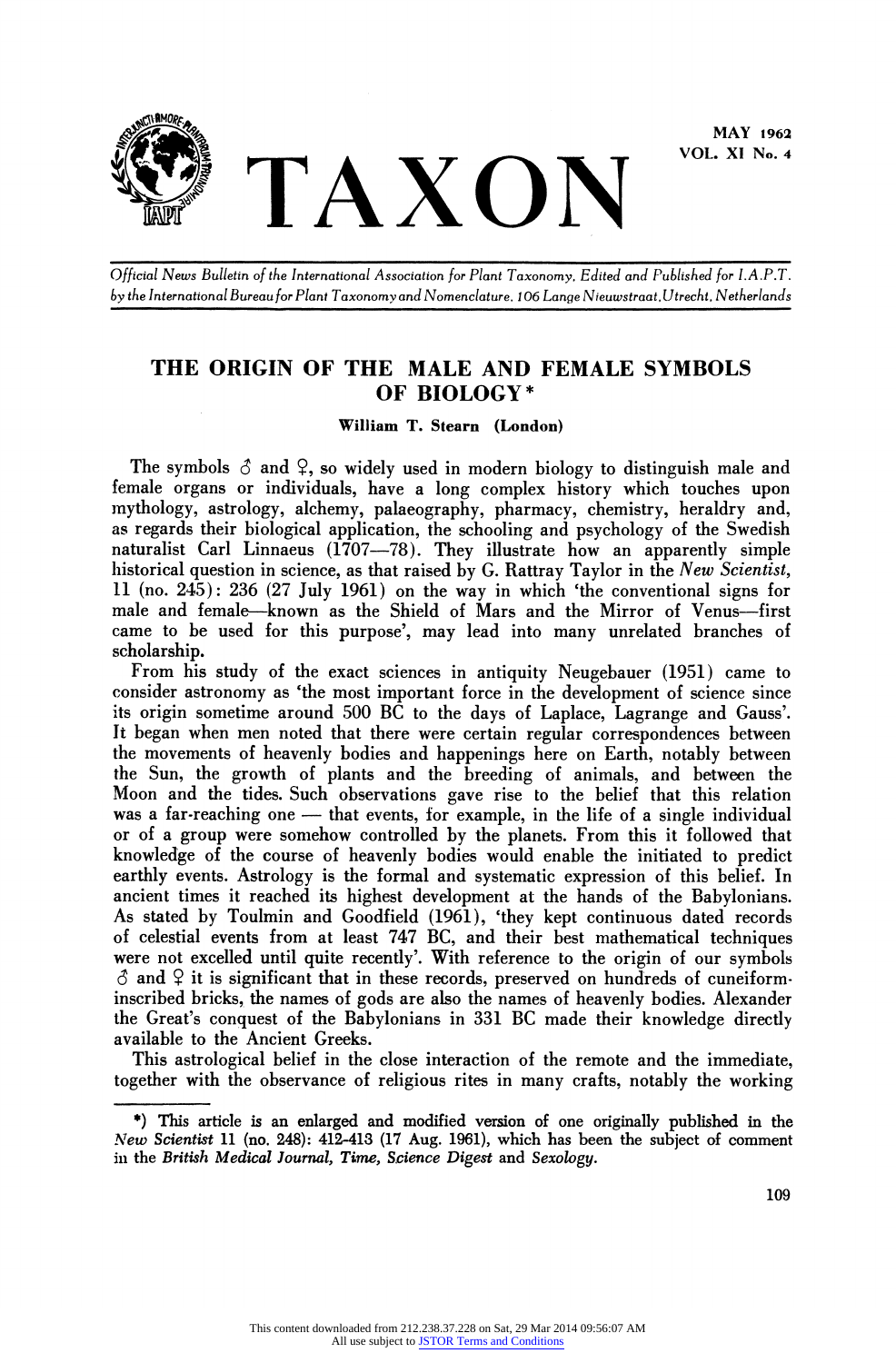**of metals (which persisted, for example, until modern times among Japanese swordsmiths), associated certain metals with certain planets. Hence, to quote Holmyard (1957), 'the Sun, the Moon, Mars, Mercury, Venus, Jupiter and Saturn were often metaphorically used to signify gold, silver, iron, mercury or quicksilver ('argent vive'), copper, tin and lead'. The processes of alchemy were usually expressed in allegorical symbols. Thus gold, the most perfect metal, was associated with the Sun and iron, the harder but baser rust-red metal of weapons, with the reddish planet of Mars, while copper, likewise base but softer, was associated with Venus. From astrology and alchemy this metaphorical linkage passed into chemistry and pharmacy, where it survived until the late 18th century and so was learned by young Carl Linnaeus when at school at Vaxjo, southern Sweden, in 1725.** 

**The modern system of chemical notation under which the metals gold, silver, iron, mercury, copper, tin and lead and the other elements are designated by a letter or letters taken from their Latin or Greek names, as Au (from aurum), Ag (from argentum), Fe (from ferrum), Hg (from hydrargyrum), Cu (from cuprum), Sn (from stannum), Pb (from plumbum), was introduced in 1814 by the Swedish chemist J. J. Berzelius, born the year after Linnaeus died. Lacking this convenient system the medieval European alchemists used, "as a kind of shorthand designed perhaps to save time more than to puzzle the vulgar", the graphic sign of the planet associated with a particular metal, e.g. S for Mars and iron, 9 for Venus**  and copper,  $\circ$  for Mercury and quicksilver (Figure 1). Eighteenth-century chemists **used them in the same way as is evident, for example, from the lecture notes of Cullen and Black (cf. Crosland, 1961). Linnaeus transferred several of these symbols to biology for like reasons of economy in recording. Formerly it seemed probable that Linnaeus became first acquainted with them in 1735-38 at Leyden. However. the earliest surviving Linnaean manuscript, first printed in 1957 (as Linnaeus, O'rtabok) but compiled by Linnaeus in 1725 at the age of 18, shows that by then lie had copied them from the Pharmacopoea Leovardensis (1687; 2nd ed., 1698); see Figure 2. In his Systema Naturae (Leyden, 1735) he used them with their traditional associations for metals. Their first biological use is in the Linnaean dissertation Plantae hybridae xxx sistit J. J. Haartman (1751) where in discussing hybrid plants Linnaeus denoted the supposed female parent species by the sign Y, the male parent by the sign**  $\delta$ **, the hybrid by**  $\zeta$ **: 'matrem signo**  $\zeta$ **, patrem**  $\delta$  **& plantam** hybridam  $\Diamond$  designavero'. In subsequent publications he retained the signs  $\Diamond$  and  $\Diamond$ for male and female individuals but discarded  $\beta$  for hybrids; the last are now indicated by the multiplication sign  $\times$ . Linnaeus's first general use of the signs of **S and Y was in his Species Plantarum (1753) written between 1746 and 1752 and surveying concisely the whole plant kingdom as then known.** 



**Fig. 1. Medieval planetary symbols used in alchemy and botany: 1, the Sun (gold; annual); 2, the Moon (silver); 3, Saturn (lead; woody); 4, Jupiter (tin; perennial); 5, Mars (iron; male); 6, Mercury (mercury; hermaphrodite); 7, Venus (copper; female). After woodcuts by Fritz Kredel, reproduced from R. Koch (1940).** 

**110**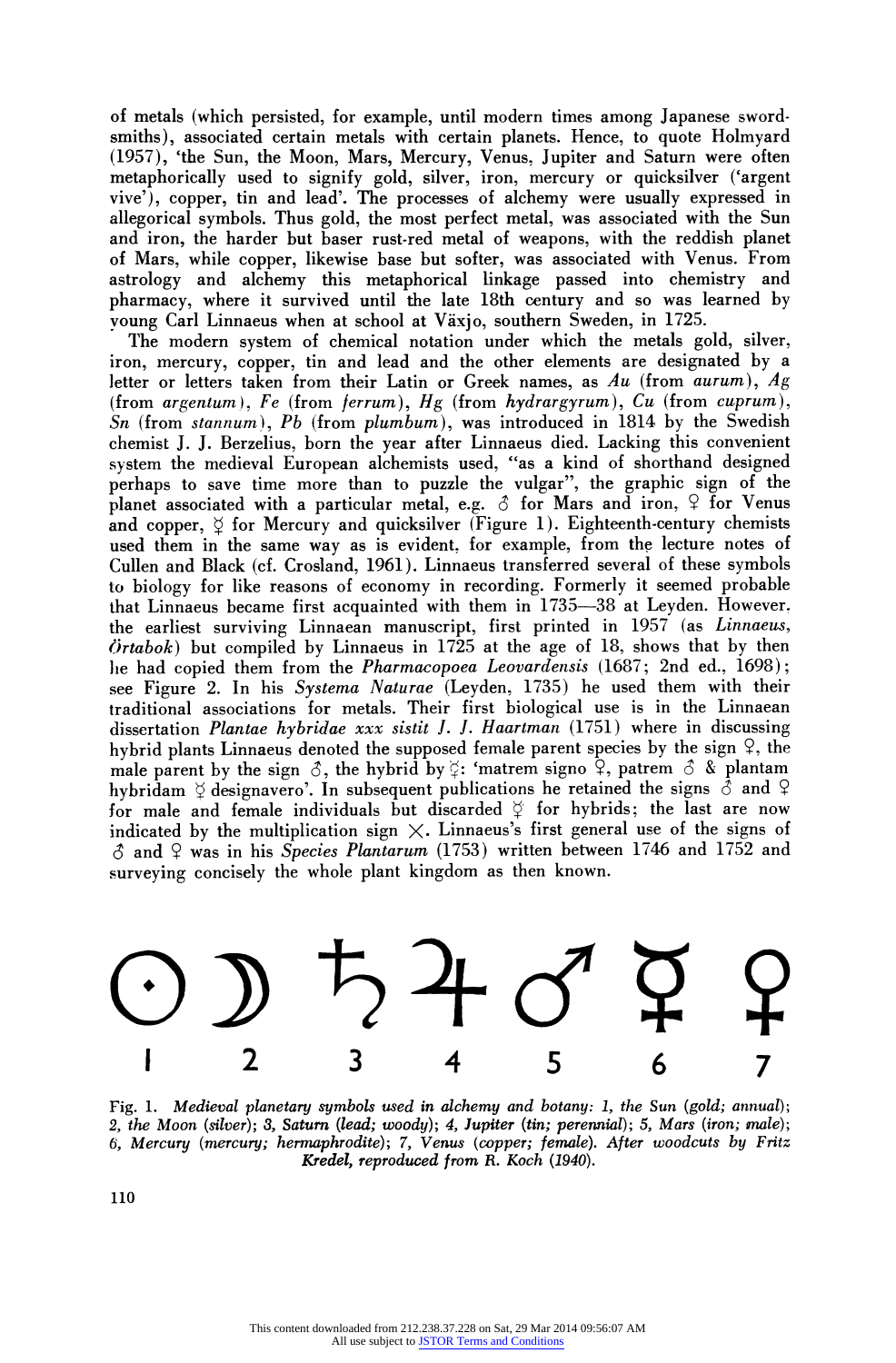**Fig. 2. Planetary symbols in Linnaeus' earliest surviving manuscript, Ortabok 1725, copied by him from Pharmacopoea Leovardensis.** 

**Linnaeus was a frugal person; he grew up in a comparatively barren region of his war-impoverished country and as a youth he himself felt the pinch of poverty. He was also extremely methodical and undertook encyclopaedic tasks making heavy demands upon his time and energy. Thus it is completely in keeping with his character and circumstances that, as observed by Sprague in 1955, 'the keynote of the Species Plantarum is economy - economy of time, of effort and of expense. Nothing unnecessary is included in it.... In order to save space Linnaeus employed the astronomical symbols of Saturn, Jupiter, Mars and the Sun to denote woody, herbaceous perennial, biennial and annual plants respectively (Preface, p. 4) and Mercury, Mars and Venus for the hermaphrodite, male and female conditions, the same symbol, that of Mars, thus standing for both biennial and male. It is not obvious, why he should have used this in two different senses.... Perhaps, when he began writing his manuscript of the Species Plantarum in 1746, he did not anticipate having to use signs for sex, which actually occur very rarely, namely, under Spinacia oleracea, Cannabis sativa, Humulus lupulus, Tamus communis, Mercurialis perennis, M. annua, M. tomentosa, Hydrocharis morsus-ranae, Carica papaya, Clutia alaternoides, Nyssa aquatica, Arctopus echinatus and Ficus carica.' He also used the symbol Y instead of writing Veneris, e.g. Campanula Speculum 9, Cotyledon umbilicus Y and Scandix Pecten 9, here evidently following an old tradition; thus in a pre-Linnaean herbarium at Birmingham the herbalist's name Umbilicus Veneris for the navel-wort is contracted to 'Umb. 9'. Later, in his Mantissa Plantarum (1767) and Mantissa Plantarum altera (1771), Linnaeus regularly used**  $\delta$ **,**  $\Omega$  **and**  $\beta$ **for male, female and hermaphrodite flowers respectively. Their aptness made them easy to remember and their convenience led to their general acceptance in zoology as well as botany. Koelreuter found them especially convenient when recording his**  experiments in hybridization; as late as 1778 he used the sign  $\circ$  to denote a hybrid **plant. No evidence of the use of these signs for this purpose before Linnaeus's time**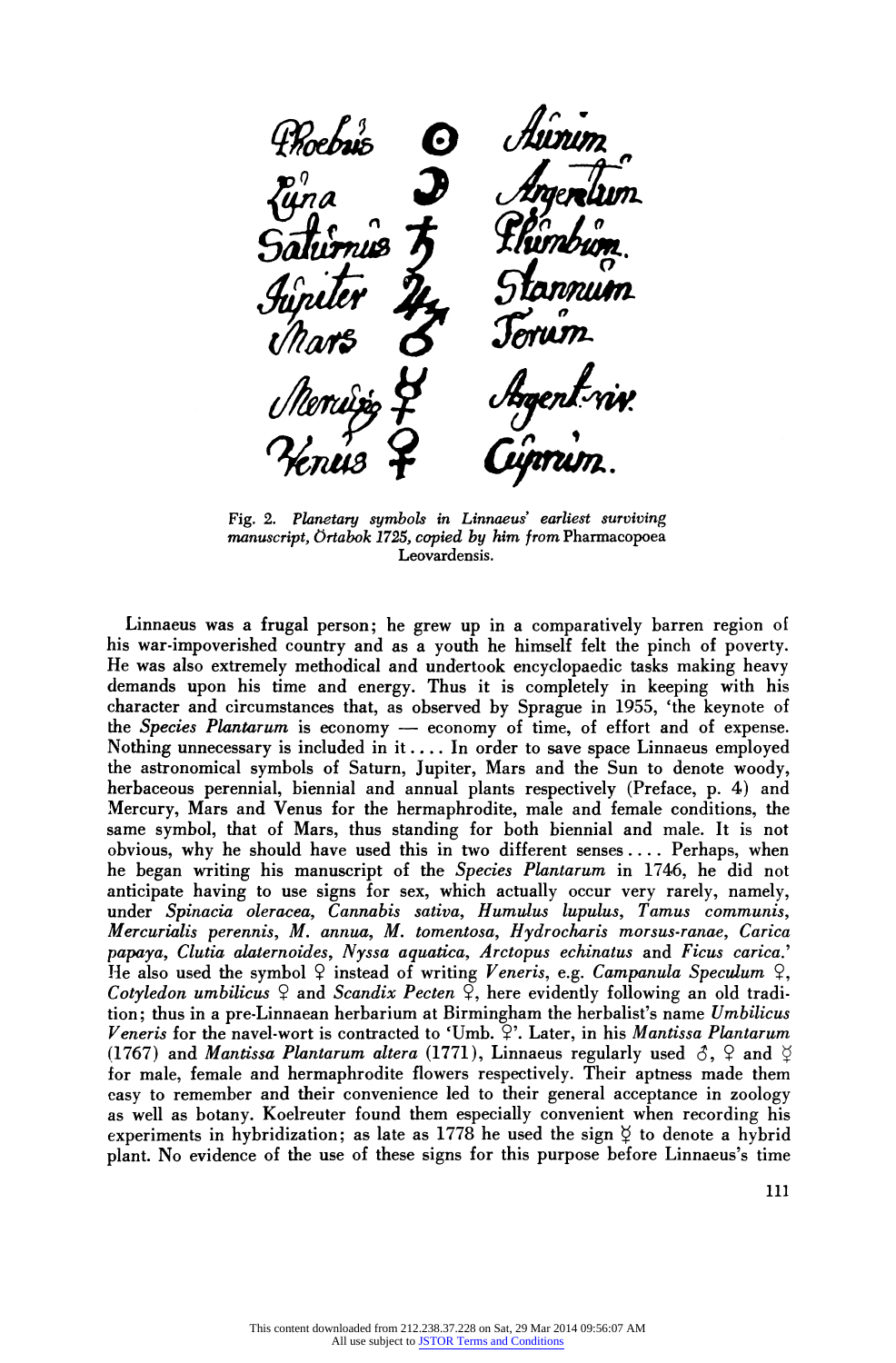**has been found. Lancelot Hogben's Science for the Citizen 817, fig. 391 (1938) illustrates what is there described as a 'Mesopotamian tablet', 'probably the world's oldest chart of pedigree horses', on which 'close scrutiny will reveal the universally**  adopted sign for female  $9$ . The sign  $5$  does, indeed, occur on the lower part of this **illustration. According, however, to A. R. Millard, of the Department of Western Asiatic Antiquities, British Museum, London, examination of the original clay tablet**  at the Musée du Louvre, Paris, shows 'that the sign reproduced inverted as  $\phi$  is **simply a circular depression in the clay as found elsewhere on the same tablet, which was found at Susa in Persia and dates from the early 3rd millennium B.C.' (New**  Scientist 13 (268): 38; 4 Jan. 1962). The supposed ancient use of  $\frac{1}{2}$  thus rests upon **a modern artist's misinterpretation of a photographed shadow; the tablet itself is**  probably a receipt for a number of asses Attempts to interpret  $\delta$  as pictographic or derived from the rune  $\uparrow$  (teiwos) are no better founded.

**The origin of these symbols has long been a matter of interest to scholars.**  Probably none now accepts the interpretation of Scaliger that  $\delta$  represents the shield and spear of Mars and  $\varphi$  Venus's looking-glass. All the evidence favours the **conclusion of the French classical scholar Claude de Saumaise (Salmasius, 1588-1653) that these symbols, as also those for Saturn, Mercury and Jupiter, are derived from contractions in Greek script of the Greek names of the planets which are Kronos (Saturn), Zeus (Jupiter), Thouros (Mars), Phosphoros (Venus) and Stilbon (Mercury). As observed by Linnaeus's one-time student Johann Beckmann in his History of Inventions (English transl., 1797), to understand their origin 'we must make ourselves acquainted with the oldest form of these characters which in all probability, like those used in writing, were subjected to many changes before they acquired that form which they have at present'.** 

**The form of individual Greek letters varied greatly in Greek script before the introduction of printing, the same letter sometimes having different forms in the same document. A table (Figure 3) by Renkema (1942) based on variants in manuscripts shows how easily Greek letters could be transformed into graphic symbols, particularly when copied by persons ignorant of their origin, just as Berzelius's comparable contractions Fe, Hg, Cu, Sn, Pb in the hands of Chinese calligraphers unacquainted with Roman script would soon acquire forms pleasing to the eye but of unrecognizable origin. Thanks to the ingenuity of Linnaeus, the signs of Mars and Venus are now more widely used than at any time during their long history, in contexts remote indeed from their original usage but with associations certainly appropriate to their mythology.** 

> **Kronos**  $K = K \cap F = r$  **K K h h b f h Zeus** : Z = Z /= afk.<br>**stree ~ 2~**   $\overline{a}$ **Thouros**  $\mathbf{:} \theta = \text{Th } \rho = \mathbf{r}$  **ex ex Phosphoros:**  $\phi = Ph$   $\phi \phi \phi \phi$ Stilbon :  $\gamma = s$   $f = t$  $\gamma$   $\gamma$   $\gamma$   $\alpha$

**Fig. 3. Derivation of planetary symbols from Greek initial letters of names of deities (after Renkema, 1942): Kronos (Saturn); Zeus (Jupiter), with mark of abbreviation; Thouros (Mars); Phosphoros (Venus); Stilbon (Mercury).** 

**112**